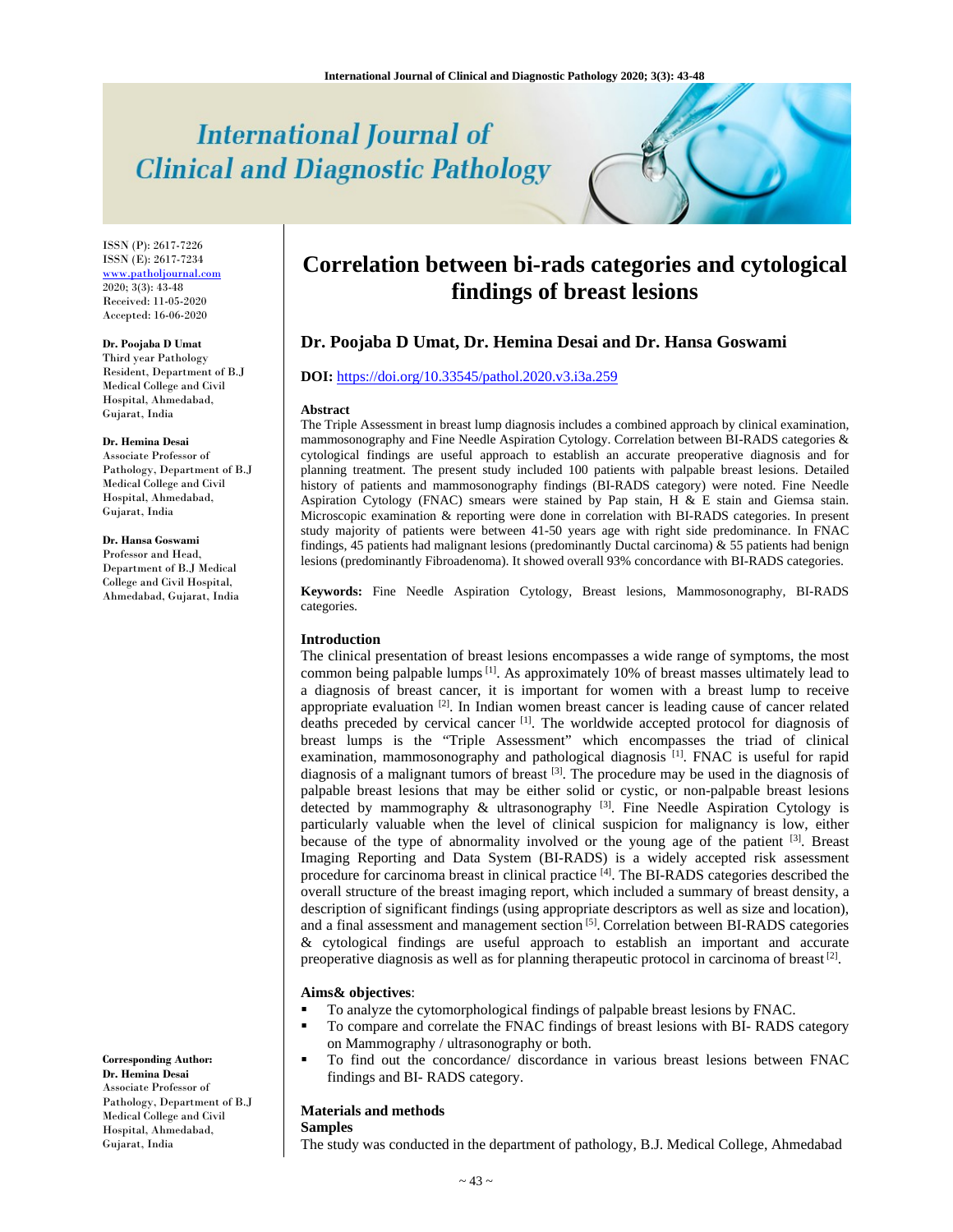in patients with breast lump. It included total 100 patients with palpable breast lesions. Inclusion and Exclusion criteria of present study were as followings:

- Inclusion Criteria:
- 1. Female patients of all ages with complain of breast lump.
- 2. Patients who have underwent breast imaging and reported as mass lesion.
- Exclusion criteria:
- 1. Pregnant and lactating ladies
- 2. Male patients

# **Clinical History**

The detailed history of patient including age, site, mobility, pain and duration of palpable breast lump with any other significant findings like nipple discharge, nipple retraction, redness over swelling, associated axillary swelling etc were noted. The mammography/ultrasound findings (BI-RADS category) were also noted.

# **Sampling techniques:**

For FNAC, first written consent with patient signature was obtained. During, the procedure patient was in supine position. Local part examination was carried out. The overlying skin disinfection was done with spirit swabs. Grasp the lesion to be biopsied with two fingers or push the mass into a position where it seems fixed & stable. Then insert 23 gauge needle fitted with 10 cc plastic disposable syringe into the mass. Then multiple passes at different angles were made in the lump till sufficient material was obtained in the needle hub. The axillary lymph node if present and palpable were also aspirated in the similar manner. The aspirated material was smeared on the properly labeled glass slides and submitted for staining. Immediately smears were wet fixed with 95% alcohol while for MGG stain smears were air dried.

### **Staining**

The smears were stained by Papanicolaou stain (PAP stain), haematoxylin and eosin (H& E stain). Air dried smears were stained by May-Grunwald Geimsa stain (MGG stain).

# **Reporting**

- Microscopic examination was done to study cytological features of breast lesions.
- Cytological categories for reporting of breast lesions were as follows [6].
- 
- 1. Unsatisfactory<br>2. Benign-non sp Benign- non specific
- 3. Benign specific
- 4. Atypical/ indeterminate
- 5. Suspicious for malignancy
- 6. Malignant
- The following general cyto-morphological characteristics were used to distinguish benign from malignant [7].
- 1. Cell yield
- 2. Cell cohesiveness
- 3. Variation in size and shape of cells
- 4. Nuclear features- size, shape, chromatin and nucleoli
- 5. Mitoses
- 6. Bare bipolar nuclei in background

# **Main cytomorphological Feature of common breast lesions are as following**

# **Fibroadenoma: (fig: 1)**

Cellular smears with a bimodal pattern containing epithelial and stromal fragments. Epithelial fragments of regularly arranged, cohesive cells are large, elongated and branching, stag-horn-like. Large, monolayered branching sheets of bland epithelial cells, Numerous single, bare bipolar/oval nuclei, Fragments of fibromyxoid stroma [8].



**Fig 1:** Fibroadenoma; MGG stain; 10X

# **Phyllodes tumor: (fig: 2, 3)**

Biphasic cellular smears, both plump and slender spindle cells, single and in loose tissue fragments with fibrous stroma; a few sheets of bland ductal epithelium [6].



**Fig 2:** Benign Phyllodes Tumor; PAP stain; 10 X; Inset: Fibrous stroma; 40 X



**Fig 3:** Malignant Phyllodes tumor; PAP stain; 10 X; Inset: Malignant stromal cells; 40 X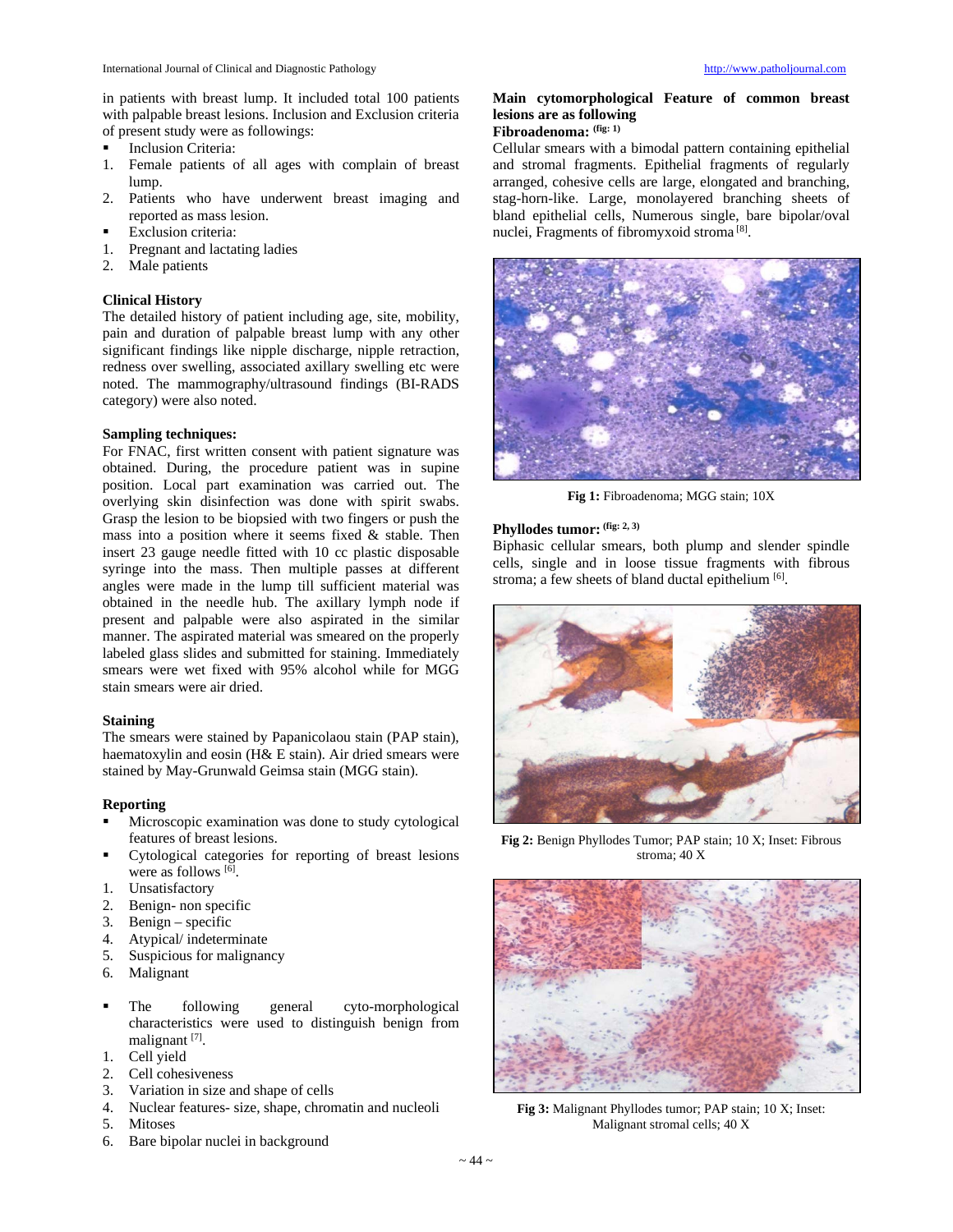# Fibrocystic disease (fig:4)

Cellularity of smears is variable or low. Epithelial cells are arranged in loose cohesive honey comb groups. Apocrine cells, benign monomorphic ductal cells and foam cells with varying amount of stromal fragments are seen. The presence of stripped (naked) nuclei of myoepithelial cells are seen [8].



**Fig 4:** Fibrocystic Disease; PAP stain; 10 X; Inset: Apocrine cells; 40 X

# **Inflammatory (non-neoplastic) lesions: (Fig: 5, 6)**

A benign bimodal component of non-neoplastic cells are seen. In acute mastitis the smears show polymorphs, necrotic debris and occasional ductular cells.

In granulomatous mastiis the smears show epithelioid cells and multinucleated giant cells. Regenerative epithelial atypia are also seen. (6)



**Fig 5:** Acute Mastitis; PAP stain; 20 x



**Fig 6:** Granulomatous Mastitis; PAP stain; 20 X

### **Ductal Carcinoma (fig: 7, 8)**

Cellular smears, loosely cohesive and single epithelial cells with intact cytoplasm, moderate to severe nuclear atypia: enlargement, pleomorphism, irregular nuclear membrane and chromatin. Bipolar naked nuclei are rarely seen [6].



**Fig 7:** Atypical Ductal Hyperplasia; PAP stain; 20 X



**Fig 8:** Ductal carcinoma; PAP stain; 20 X; Inset: Malignant epithelial cells; 40 X

# **Lobular Carcinoma (fig: 9)**

Variable, often poor cell yield and consist of monomorphic population of mildly atypical cells arranged in individually or in a small aggregates (Indian File arrangement), cells are relatively small with high N\C ratio and irregularity of nuclear shape with angular, triangular, indented or budding nuclei [6].

The Breast Imaging Reporting and Data System (BI-RADS) initiative, instituted by the American College of Radiology, was begun in the late 1980s to address a lack of standardization and uniformity in mammography reporting practice [5]. BI-RADS ASSESSMENT CATEGORIES are as following [9].

- Category 0: Mammography: Incomplete Need Imaging Evaluation and/or Prior Mammograms for Comparison Ultrasound & MRI: Incomplete – Need Additional Imaging Evaluation
- Category 1: Normal
- Category 2: Benign
- Category 3: Probably Benign
- Category 4: Suspicious Mammography & Ultrasound:
- Category 4A: Low suspicion for malignancy
- Category 4B: Moderate suspicion for malignancy
- Category 4C: High suspicion for malignancy
- Category 5: Highly Suggestive of Malignancy
- Category 6: Known Biopsy-Proven Malignancy
- Finally, microscopic findings data were correlated with that of BI-RADS Category for each cases.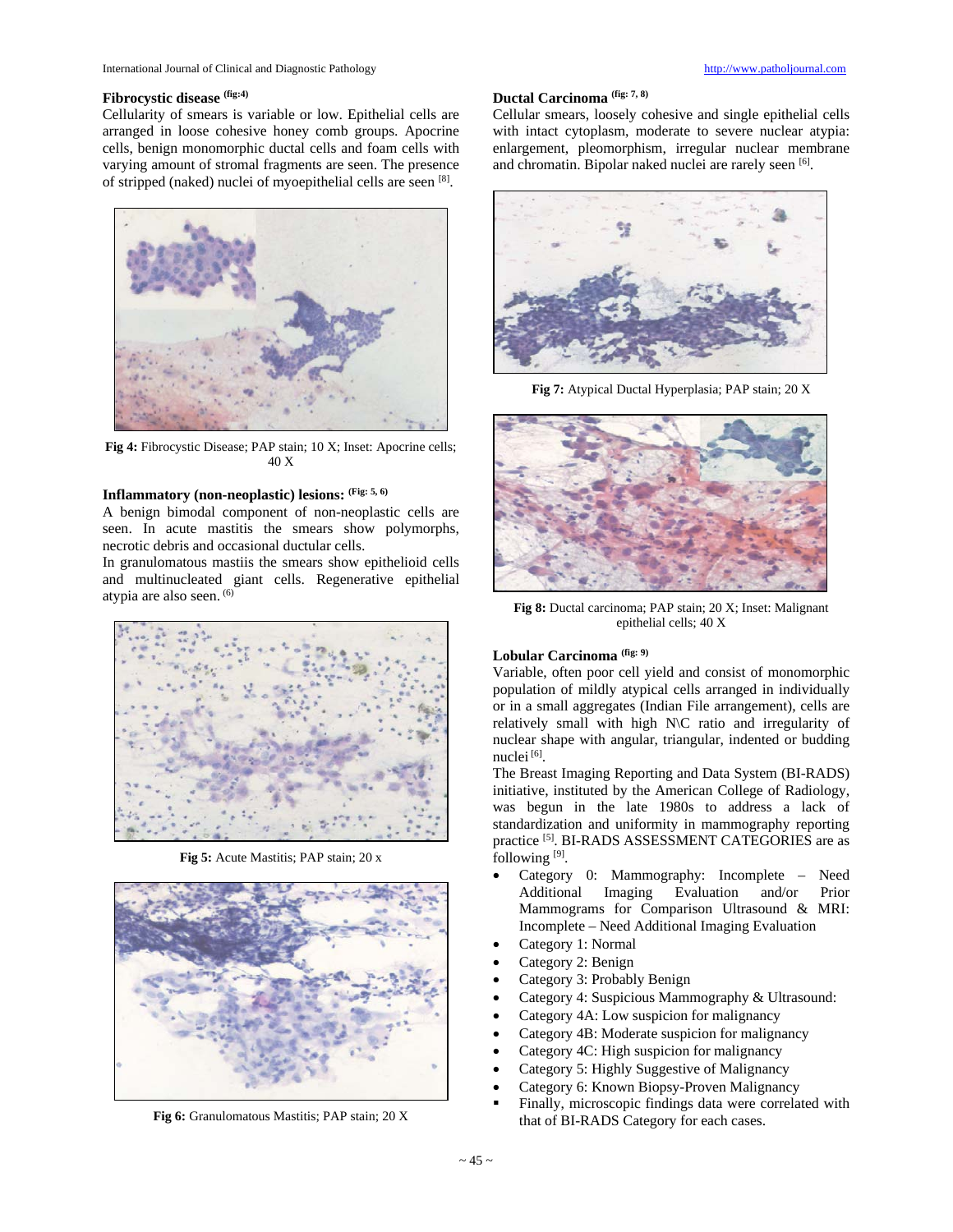

**Fig 9:** Lobular carcinoma (arrow: Indian file pattern); H & E stain; 40 x

### **Results**

- The present study included total 100 patients undergone for FNAC and mammography of breast lesions and following observations were noted:
- **1. Age**: The youngest patient was 15 years of age and the oldest was 76 years of age. The Maximum number of cases were seen in 41-50 years age group as shown in Table 1**.**
- **2. Site of lesion:** There was slight preponderance in right breast involvement with 52 cases followed by left breast involvement in 48 cases Breast lumps were commonly seen in upper outer quadrant in 69 cases followed by upper inner quadrant 23 cases as shown in Table 2**.**
- **3. Clinical symptoms:** Most common clinical presentation in present study was painless and mobile breast lump with 92 cases followed by nipple retraction(19 cases), nipple discharge(14 cases), redness of skin over swelling(8 cases) and palpable axillary lymph node(4 cases). as shown in Table 3**.**
- **4. Radiological findings:** Results of mammosonography according to BIRADS categories were as follows. There were no patients in categories 0. There was 1 patients in category 1 (normal), 25 patients in category 2 (benign), 22 patients in category 3 (probably benign), 24 patients in category 4 (suspicious abnormality), 23 patients in category 5 (high suggestive of malignancy) and 5 patients in category 6 (proved malignancy). In present study, most common BI-RADS category was BI-RADS 2**.**
- **5. Cytomorphological findings**: Benign breast lesions (55 cases) were more common than malignant breast lesions (45 cases). Ductal carcinoma was predominant lesion among malignant lesions and Fibroadenoma was

predominant lesion among benign lesions. In malignant lesion, 43 cases were of ductal carcinoma out of which 4 cases showed axillary lymph node metastasis. One case of lobular carcinoma and one case of malignant phyllodes were noted in our study. In benign lesions, fibroadenoma (26 cases) was most common followed by Fibrocystic disease (8 cases). In the inflammatory category of breast lesions, 6 cases of acute mastitis and 4 case of granulomatous mastitis were noted. One case of duct ectasia was also noted in our study. 2 cases of benign phyllodes tumors were noted in our study.

**6.** Case wise correlation of BIRADS categories with FNAC showed that results were in concordance in 93 cases out of 100 cases as in table 4.

| Age group | No. of cases |
|-----------|--------------|
| $11-20$   |              |
| $21 - 30$ |              |
| $31 - 40$ | 26           |
| 41-50     | 29           |
| 51-60     | 16           |
| 61-70     | 14           |
| 71-80     |              |
| Total     |              |

**Table 1:** Age group wise distribution of the breast lesions.

| <b>Site</b>    | No. of cases |
|----------------|--------------|
| Right breast   | 52           |
| Outer quadrant | 31           |
| Inner quadrant | 16           |
| Subalveolar    |              |
| Retroalveolar  |              |
| Left breast    | 48           |
| Outer quadrant | 29           |
| Inner quadrant | 15           |
| Subalveolar    | 2            |
| Retroalveolar  |              |

**Table 2:** Breast lesions FNAC: Site wise distribution.

**Table 3:** Presenting complain of patients with duration

| <b>Presenting complain</b>    | <b>Duration</b> |                 |                    |               |    |  |  |
|-------------------------------|-----------------|-----------------|--------------------|---------------|----|--|--|
|                               | $<$ 1 month     | $1-6$<br>months | 6 month-<br>1 year | >1<br>vear    |    |  |  |
| Breast lump, mobile, painless | 28              | 32              |                    | 23            | 92 |  |  |
| Breast lump with pain         |                 | 3               |                    |               |    |  |  |
| Palpable axillary lymph node  |                 |                 |                    |               |    |  |  |
| Nipple discharge              |                 | Q               |                    | $\mathcal{R}$ | 14 |  |  |
| Nipple retraction             |                 | 13              |                    | 2             | 19 |  |  |
| History of trauma             |                 | 3               |                    |               | 5  |  |  |
| Redness of skin over swelling |                 |                 |                    |               |    |  |  |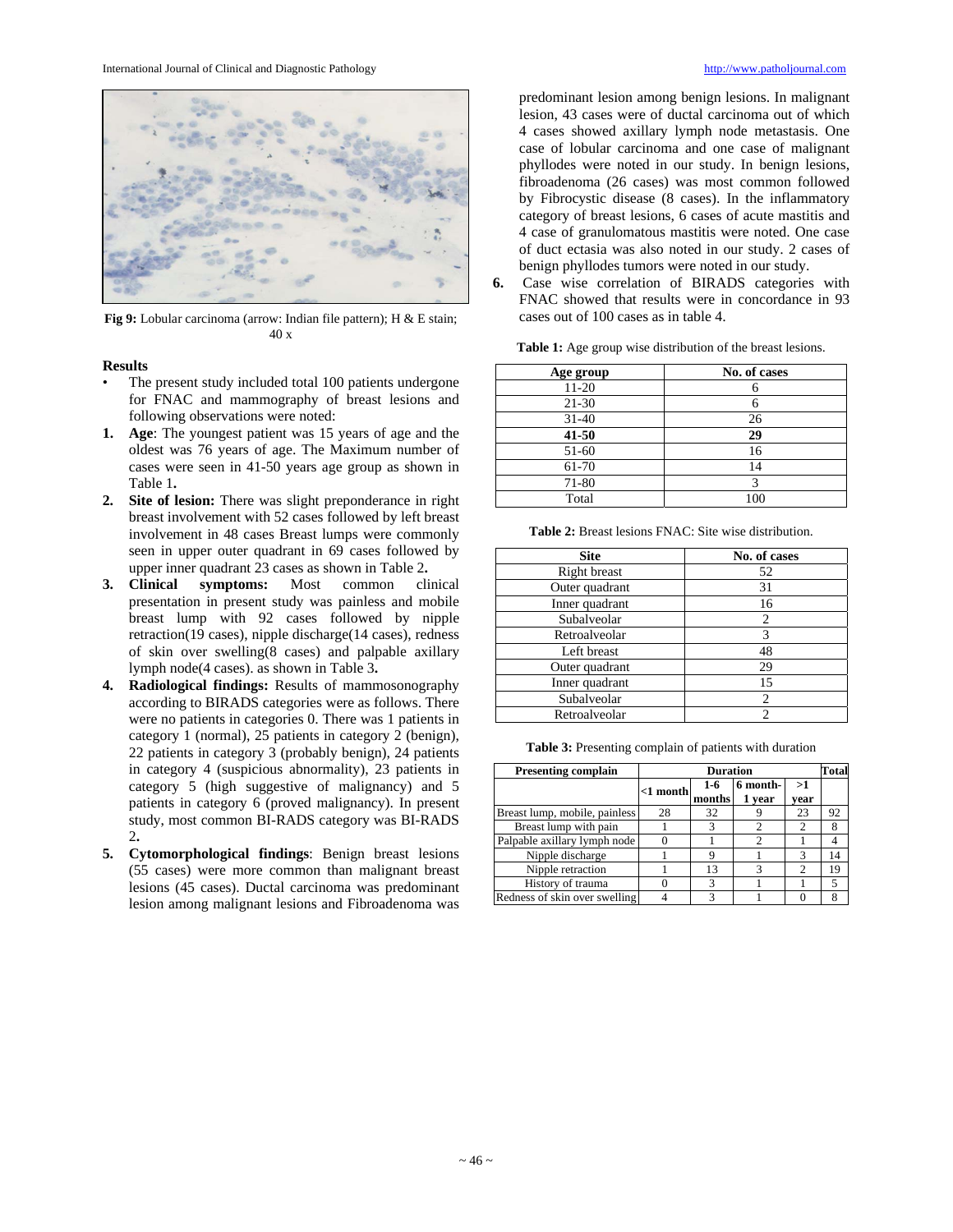| Tables 4: Show case wise correlation of BIRADS categories with FNAC findings. |  |  |  |
|-------------------------------------------------------------------------------|--|--|--|
|                                                                               |  |  |  |

| <b>Breast lesions</b>               | <b>BI-RADS CATEGORY</b> |                |                |               |                |            |              | <b>FNAC</b> findings | <b>Correlated cases</b> |                         |
|-------------------------------------|-------------------------|----------------|----------------|---------------|----------------|------------|--------------|----------------------|-------------------------|-------------------------|
|                                     |                         | $\mathbf{I}$   | Ш              | Iva           | <b>IVb</b>     | <b>IVc</b> | v            | VI                   |                         |                         |
| <b>Unsatisfactory</b>               | $\theta$                | $\Omega$       | 0              | $\Omega$      | $\Omega$       | $\Omega$   | $\Omega$     | $\theta$             | $\mathbf{0}$            | $\overline{0}$          |
| <b>Benign lesions-specific</b>      |                         |                |                |               |                |            |              |                      |                         |                         |
| Fibroadenoma                        |                         | 12             | 10             |               |                |            |              |                      | 26                      | 23                      |
| Fibrocystic disease                 |                         | 4              | 3              |               |                | 1          |              |                      | 8                       |                         |
| Acute mastitis                      |                         | 3              | $\overline{2}$ |               |                | 1          |              |                      | 6                       | 5                       |
| Granulomatous masititis             |                         | $\overline{c}$ | $\overline{c}$ |               |                |            |              |                      | 4                       | 4                       |
| Duct ectasia                        |                         |                |                |               |                |            |              |                      |                         |                         |
| Benign Phyllodes tumor              |                         |                |                |               |                |            |              |                      | $\mathfrak{D}$          |                         |
| <b>Benign lesions- Non specific</b> |                         |                |                |               |                |            |              |                      |                         |                         |
| Benign cystic lesion                |                         | $\overline{c}$ | 2.             |               |                |            |              |                      | 6                       | 5                       |
| <b>Atypical/indeterminate</b>       |                         |                |                |               |                |            |              |                      |                         |                         |
| Atypical ductal hyperplasia         |                         |                |                |               |                |            | 1            |                      | $\overline{c}$          |                         |
| <b>Total</b>                        | 1                       | 25             | 20             | 3             | 1              | 3          | 2            | $\mathbf{0}$         | 55                      | 47                      |
|                                     |                         | $\mathbf{H}$   | $\mathbf{III}$ | <b>IVa</b>    | <b>IVb</b>     | <b>IVc</b> | $\mathbf{V}$ | VI                   | <b>FNAC</b> findings    | <b>Correlated cases</b> |
| <b>Suspicious for malignancy</b>    |                         |                |                | $\mathcal{D}$ | $\overline{c}$ |            |              |                      | 4                       | 4                       |
| <b>Malignant lesions</b>            |                         |                |                |               |                |            |              |                      |                         |                         |
| Ductal carcinoma                    |                         |                |                |               |                | 12         | 22           | 5                    | 39                      | 39                      |
| Lobular carcinoma                   |                         |                | 1              |               |                |            |              |                      |                         | $\Omega$                |
| Malignant Phyllodes tumor           |                         |                |                |               |                |            |              |                      |                         |                         |
| <b>Total</b>                        | 0                       | $\bf{0}$       |                | $\mathbf{2}$  | 3              | 12         | 22           | 5                    | 45                      | 44                      |

# **Discussion**

In present study, 100 cases of breast lesions were evaluated by FNAC in correlation with BI-RADS categories. We compared results our study with several other studies as follows:

# **a) Clinical presentation:**

- **1. Incidence of Age:** In our study, Out of 100 cases, maximum number of cases (29%) were between 41 to 50 years of age group which was correlated with other study: by Arpita Pandia et al.<sup>[10]</sup> maximum number of cases (28%) were between 40-50 years of age group.
- **2. Anatomical location:** In our study, there was slight preponderance in right side breast involvement (52%) followed by left breast involvement (48%). This was comparable with other studies: by Jayawant Mahadani et al.<sup>[11]</sup> showed right side involvement (53.08%) more common than left side involvement (31.75%). The common site in present study was upper outer quadrant (60%) which was comparable with Rocha P D *et al*. [12]  $(57\%)$ .
- **3. Presenting symptoms:** Most common clinical presentation in our study was painless and mobile breast lump(92%) which was comparable with other study by Ken Munene Nkonge *et al*.<sup>[13]</sup> (96%).

# **b) Cytomorphological findings**

- In present study, out of 100 cases, benign breast lesions (55%) were more common than malignant breast lesions (45%) which was comparable with other studies: by Arpita Pandia et al.<sup>[10]</sup> 55.43% & 38% cases reported as a benign & malignant respectively, by Ramesh S. Waghmare *et al*. [14] 56.25% & 31.50% cases reported as a benign & malignant respectively and by Anto J. Richie  $[7]$ . 57.5% & 42.5% cases reported as a benign & malignant respectively.
- In present study, 47.27% cases of Fibroadenoma was more common among benign lesion and 95.56% cases of Ductal carcinoma was more common among malignant lesions which was comparable with other

study: by Jayawant Mahadani *et al*. [11] 49.15% cases of fibroadenoma among benign lesions and 94.11% cases of ductal carcinoma among malignant lesions.

- In benign lesions, specific diagnosis was given on cytological findings in 49 cases out of 55 cases. In 6 cases low cellularity associated with few benign epithelial cells over fluid background were present and diagnosis of benign cystic lesion was given. In malignant category, 4 cases were diagnosed as suspicious for malignancy due to low cellularity, subtle atypia or obscuring background.
- **c) Correlation and sensitivity of BI-RADS & FNAC findings:**
- All cases were correlated with histopathology final diagnosis and it showed sensitivity as follows:
- **1.** Sensitivity of BI-RADS category:-
- On mammography findings, 8 false positive cases out of 6 cases were diagnosed as benign lesion in which three cases of fibroadenoma, one case of fibrocystic disease, one case of benign cystic lesion of breast & one case of acute mastitis diagnosed by FNAC and histopathology. Remaining 2 cases were diagnosed as a benign lesion by FNAC & malignant lesion by histopathology. One false negative case which was diagnosed as malignant lesion- lobular carcinoma by FNAC and histopathology. The other studies: by Arpita Pandia *et al.* <sup>[10]</sup> showed 10 false positive cases and 4 false negative cases and by Rahman MZ et al. [15] showed 8 false positive cases and 5 false negative cases.
- In present study, mammosonogram showed 91% sensitivity which was comparable with other studies: by Bak et al.<sup>[16]</sup> with 91% sensitivity and by Arpita Pandia *et al.*  $[10]$  with 88.57% sensitivity.
- **2.** Sensitivity of FNAC:-
- In present study, on FNAC findings there were 2 false negative cases which were diagnosed as malignant lesion by histopathology in which one case of atypical ductal hyperplasia diagnosed as ductal carcinoma and